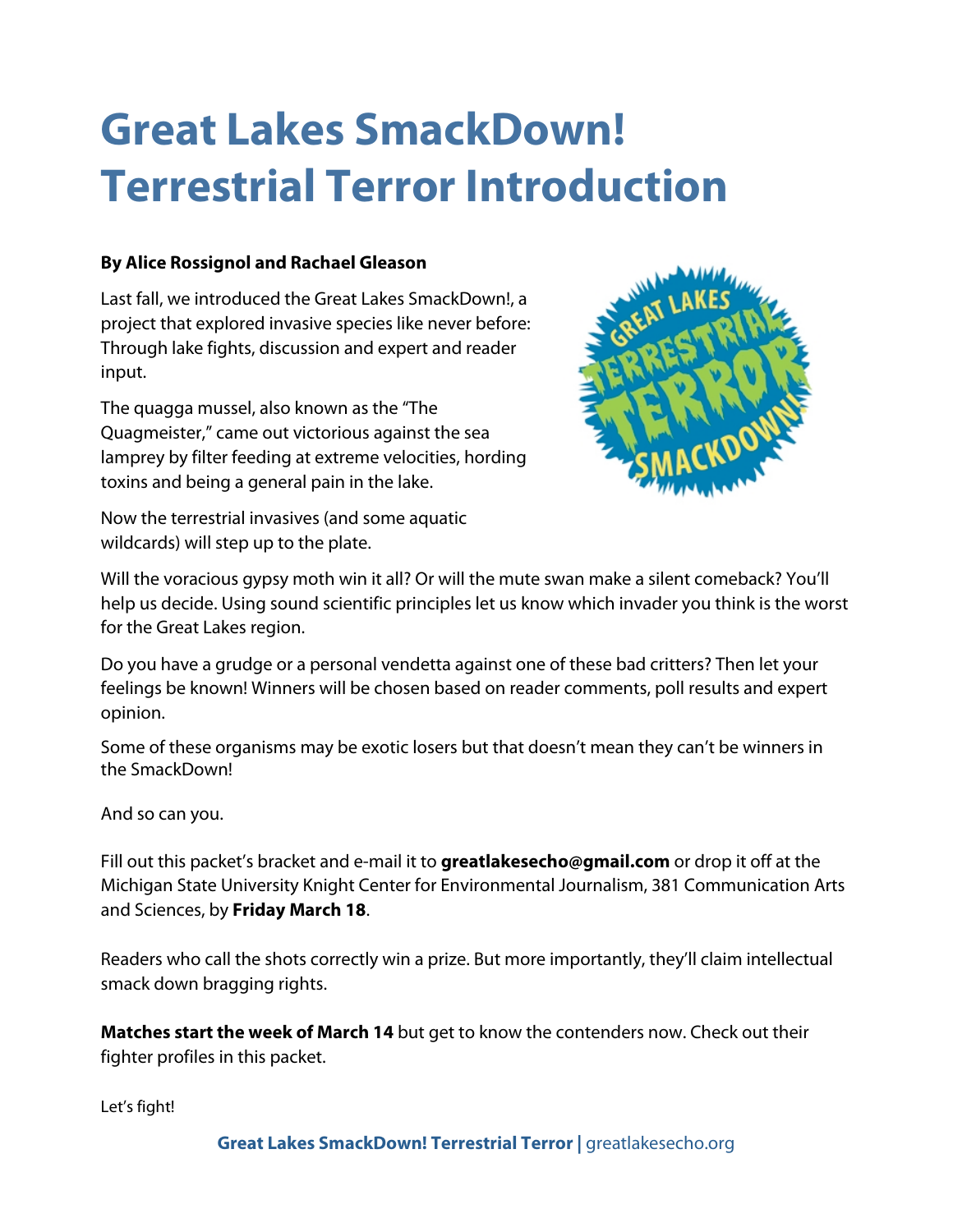

## **Alias:** The Silent Foul

**Legal name:** Cygnus olor

**Home Turf**: Europe and Asia

**U.S. Fighting Debut:** Mid-1800s

**Agent: "**Fowl" on us! Humans intentionally introduced these birds to the U.S. for ornamental purposes.

**Preferred Great Lakes fighting arena:** lakes and wetlands of Michigan, Wisconsin, Illinois, Indiana, Ohio, Pennsylvania, New York and Ontario. **Weight/Size class:** Wingspan: Up to about 5 feet. Weight: Up to about 30 lbs.

#### **Fighting Skills:**

- This waterfowl is extremely aggressive towards native species like the loon and towards humans. Mute swans can break human bones and have been linked to human and waterfowl fatalities.
- Though beautiful, one adult swan can uproot 20 pounds of aquatic plants each day.
- While sucking up all this aquatic vegetation the silent foul kicks up sediments, which reduces water quality.
- Loyal mates for life this waterfowl is an extremely productive reproducer. Some experts speculate its population growth between 10 to 20 percent annually in Great Lakes states.

**Life Expectancy:** The record for a wild mute swan is 19 years.

**Offspring**: Five to seven eggs per clutch.



## **Alias:** The Warbler's Woe

**Legal name:** Molothrus ater

**Home Turf**: Great plains of the central U.S.

**Agent:** Brown-headed cowbirds moved east from the central plains when forests were removed or fragmented and areas were converted to farm land because they prefer brush, forest edges, pastures, orchards and grasslands. **Preferred Great Lakes fighting arena:** All Great Lakes states and provinces. **Weight/Size class:** Length: 6 to 8 inches. **Weight:** 1.41 to 1.76 oz **Fighting Skills:**

- These parasitic birds remove eggs from other bird nests and replace it with its own.
- Recently hatched baby broody parasites out-compete native bird young by aggressively hogging their food.
- Some scientists speculate that this parasitic habit has lead to the decline of some songbirds like Michigan's rare Kirtland's warbler.

**Life Expectancy:** The longest recorded cowbird lifespan is nearly 16 years. **Offspring**: Females lay up to 40 eggs per breeding season.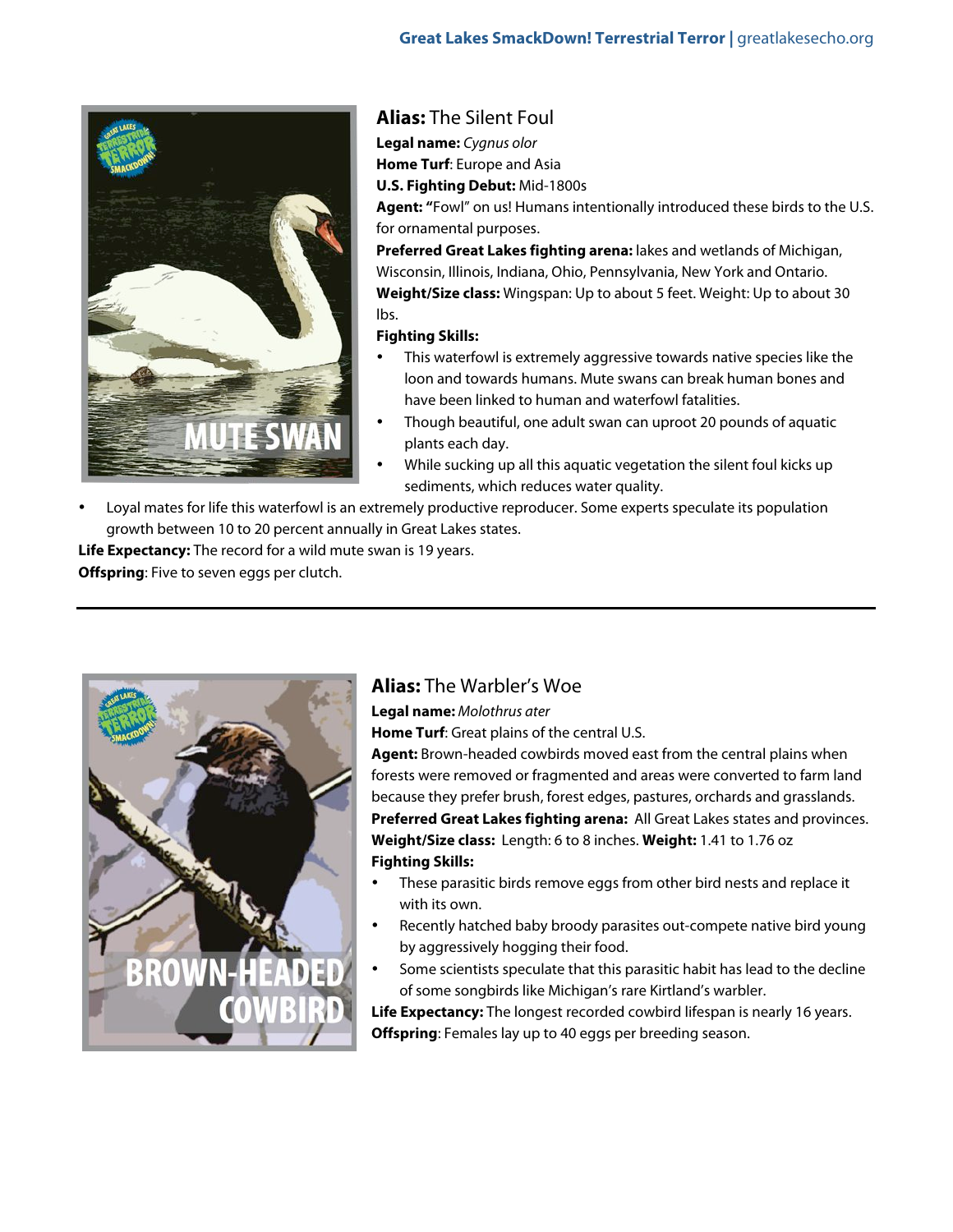

**Alias:** Shakespeare's Darling

**Legal name:** Sturnus vulgaris **Home Turf**: Europe, Asia, Africa

**U.S. Fighting Debut:** 1890

**Agent:** Embarrassingly enough, this darling starling was introduced intentionally as part of a plan to introduce all birds mentioned in Shakespeare's play to the U.S.

**Preferred Great Lakes Fighting Arena:** All Great Lakes states and provinces **Weight/Size class:** Length: 7.9–9.1 Wingspan: 12.2–15.7 Weight: 2.1–3.4. **Fighting Skills:**

- This avian intruder is highly adaptable and is described by Cornell University's The Birds of North America as: "arguably the most successful avian introduction to this continent," and has earned a title on the top "100 of the World's Worst Invasive Alien Species."
- A formidable foe, starlings out-compete native species especially cavitynesting birds.
- These birds have a knack for damaging fruit and grain crops like blueberries and cherries. A 2000 study estimated that starlings cause \$800 million of damage to U.S. crops per year. Ouch.
- Sick of these frequent fliers? Well, that's because they can make you sick. European starlings have been known to carry diseases like meningitis and salmonellosisn that can be passed to livestock and poultry. Some diseases can also be passed to humans.

**Life Expectancy:** Up to 20 years. **Offspring**: 1 to 2 clutches of 4 to 6 eggs per year.



## **Alias:** The Egg-beater

**Legal name:** Passer domesticus **Home Turf**: Europe, Africa, Asia. **U.S. Fighting Debut:** 1851 Brooklyn, New York

**Agent:** Purposefully introduced.

**Preferred Great Lakes fighting arena:** All Great Lakes states and provinces. **Weight/Size class:** Length: 5.9–6.7 inches. Wingspan: 7.5–9.8 inches. Weight: 1 ounce.

## **Fighting Skills:**

- Highly aggressive, this little bird is known to evict native songbirds, like tree swallows, from their nests or nest boxes. They kill nestlings, females incubating eggs and destroy eggs.
- Avid eaters, house sparrows can damage crops like grains, flowers and fruits. They also contaminate crops with their fecal matter.
- They carry gnarly diseases and parasites, some of which can be transmitted to humans and other animals.

**Life Expectancy:** The oldest house sparrow recorded was nearly 16 years old. **Offspring**: 1 to 8 eggs in each clutch. They have up to four clutches per season.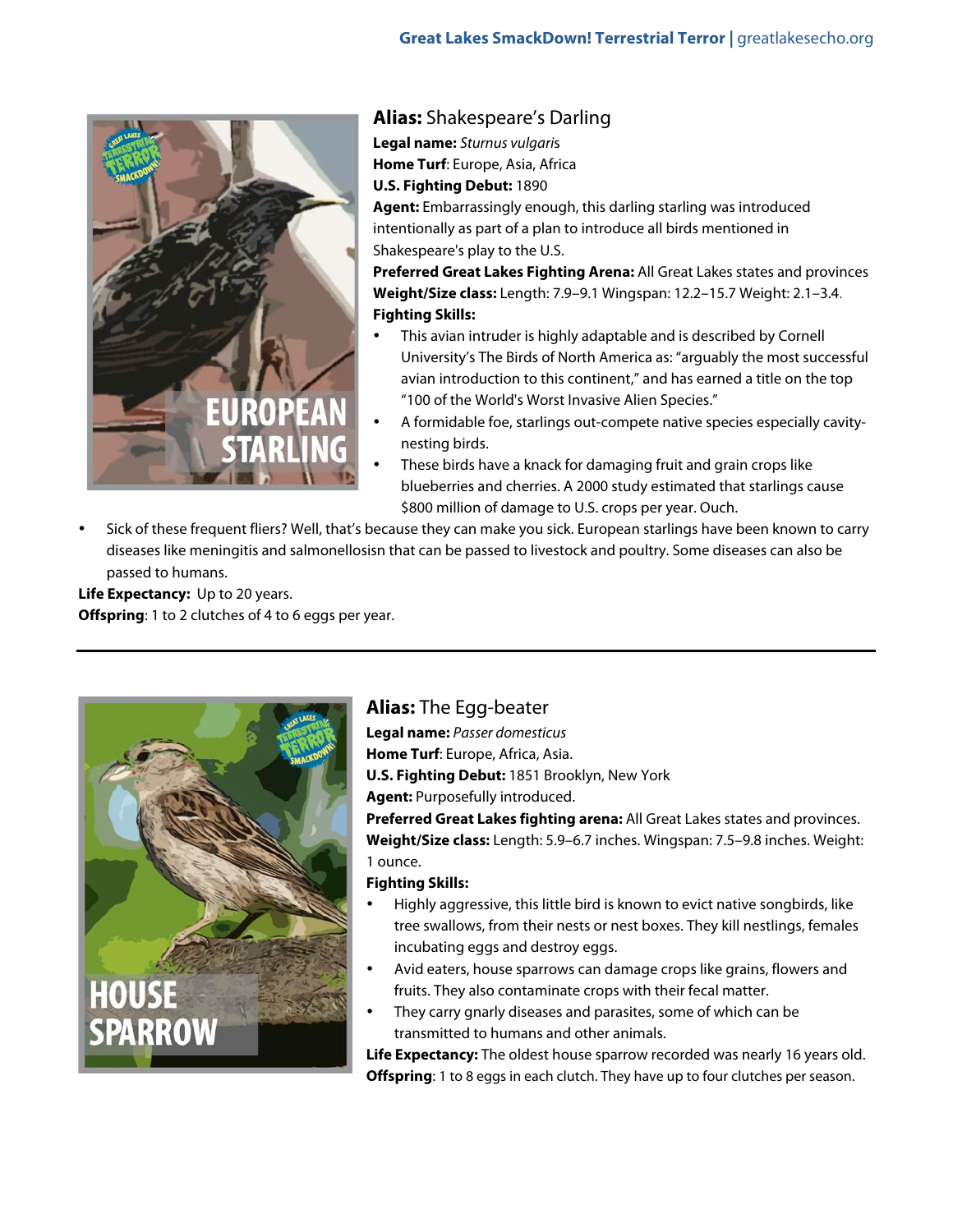

**Life Expectancy:** About one year. **Offspring**: Roughly 60 to 90 eggs per female.

#### **Alias:** Green Menace

**Legal name:** Agrilus planipennis **Home Turf**: Eastern Russia, northern China, Japan and Korea **U.S. Fighting Debut:** June 2002 (Michigan) **Agent:** Ash trees; affects woodlots and landscaped areas. Spreads when people move ash firewood and logs out of a quarantined area. **Preferred Great Lakes fighting arena:** All eight Great Lakes states and two Canadian provinces. **Weight/Size class:** 1/2 inch-long and 1/8 inch wide

#### **Fighting Skills:**

- Ash trees better watch their behinds with this nasty invader. This tiny green beetle bores into ash trees, disrupting the transport of water and nutrients throughout the tree.
- Borer infestations cause foliage to wilt, branches to die; heavy infestations thin out urban tree canopy and kill off mature ash trees, which can lead to temperature changes and increased air pollution.
- The emerald ash borer is a money suck. Infestations economically burden homeowners, who must remove and replace dead ash trees.



**Alias:** Miley Cyrex **Legal name:** Sirex noctilio **Home Turf**: Europe, Asia & Northern Africa **U.S. Fighting Debut:** 2004 **Agent:** Accidentally introduced through wood imports. **Preferred Great Lakes fighting arena:** Indiana, Michigan, New York, Pennsylvania, Ontario **Weight/Size class:** 1 to 1.5 inches in length. **Fighting Skills:** This creepy flier pines for a variety of pine trees and can bore through

- bark. They've also been known to feed on various larch and fir trees.
- Once a hole is drilled this wasp injects toxic mucus, a fungus called Amylostereum areolatum and her eggs.
- Once wounded, trees show signs such as reddening needles and resin beads pouring out of the bored wounds. Eventually they die. **Life Expectancy:** About 1 year

**Offspring**: Each female wasp lays between 25 and 450 eggs.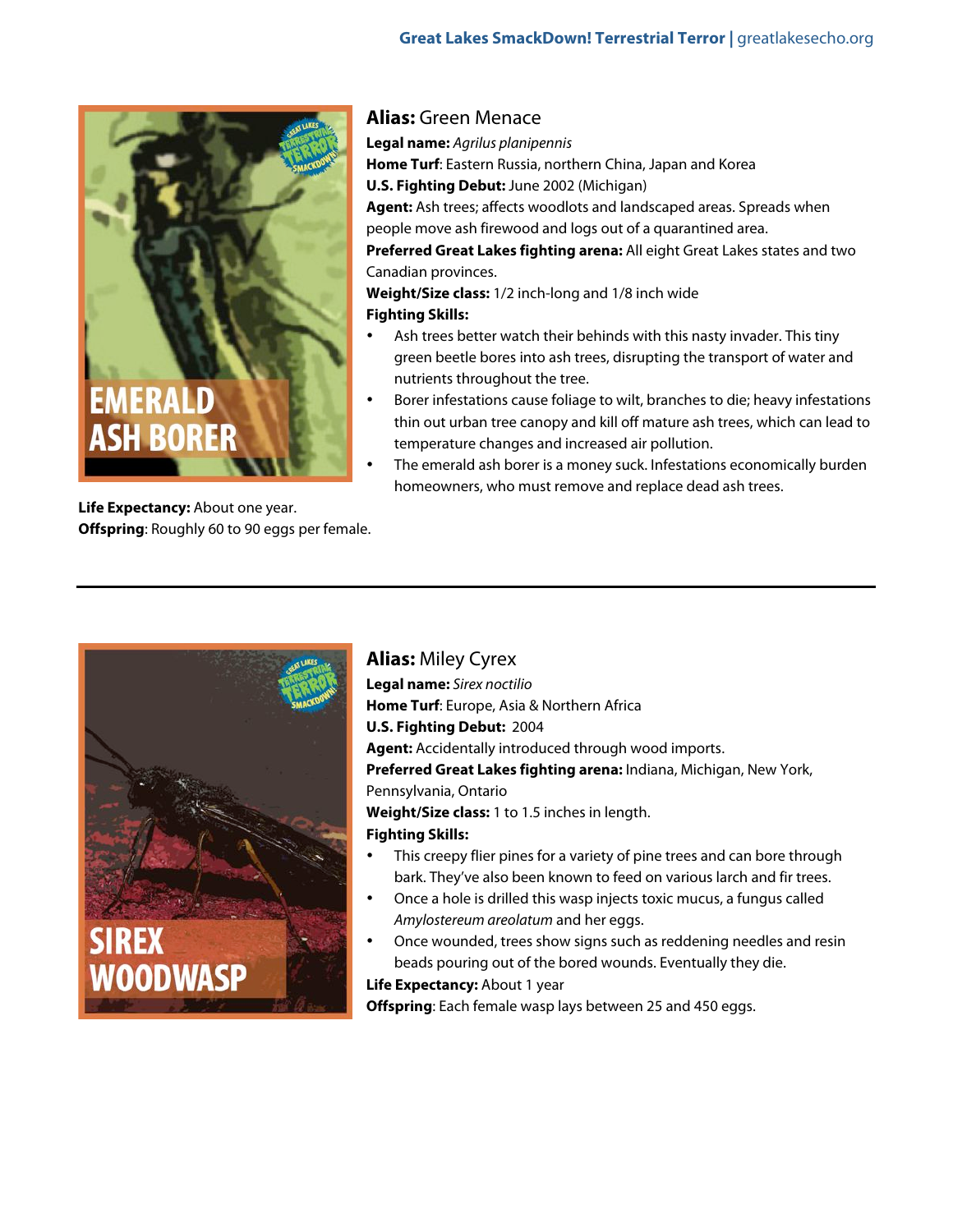

## **Alias:** The Extreme Defoliator

**Legal name:** Lymantria dispar **Home Turf**: Europe and Asia **U.S. Fighting Debut:** 1860s

**Agent:** An agent named E.L. Trouvelot brought the moths from France to conduct silkworm research. The moths escaped and the invasion began. **Preferred Great Lakes fighting arena:** Minnesota, Wisconsin, Michigan, Indiana, Illinois, Ohio, Pennsylvania, New York, Ontario, Quebec. **Weight/Size class:** Adult form: Males: 1.5 inch wingspan. Females: 2-inch wingspan. Caterpillar form: 1.5 to 2 inches long. **Fighting Skills:**

- This insect is most lethal in its voracious caterpillar form. It feeds on the foliage of hundreds of types of trees, with a preference for oak.
- This feeding habit can lead to complete defoliation of trees and combined with other factors can cause DEATH.

#### **Life Expectancy: About 1 year**

**Offspring**: A female lays 50 to 1,000 eggs in each year. Eggs can be spread by "hitchhiking" where eggs are laid on moving objects like vehicles.



## **Alias:** The Stale Wind

**Legal name:** Halyomorpha halys **Home Turf**: Eastern Asia

**U.S. Fighting Debut:** First documented in Pennsylvania in 1998. **Agent:** Most likely an accidental arrival in shipping crates of Asian imports. **Preferred Great Lakes fighting arena:** Minnesota, Wisconsin, Michigan, Illinois, Indiana, Ohio Pennsylvania and New York.

**Weight/Size class:** This one's adults are about 1 inch long. **Fighting Skills:**

- This stinky insect is known to putt-putt around and damage host plants like: ornamental plants, fruit trees and vegetables. Damage includes forming wart-like growths on beans and puckering or pitting of fruit.
- These guys like to hang out together in the fall and may form large congregations on buildings or invade your home!
- As its name implies, it releases a foul, stale wind-like odor when it feels threatened.

**Life Expectancy:** Usually one generation per year.

**Offspring**: Each female lays up to 250 eggs after mating, which hatch in 4 to 5 days.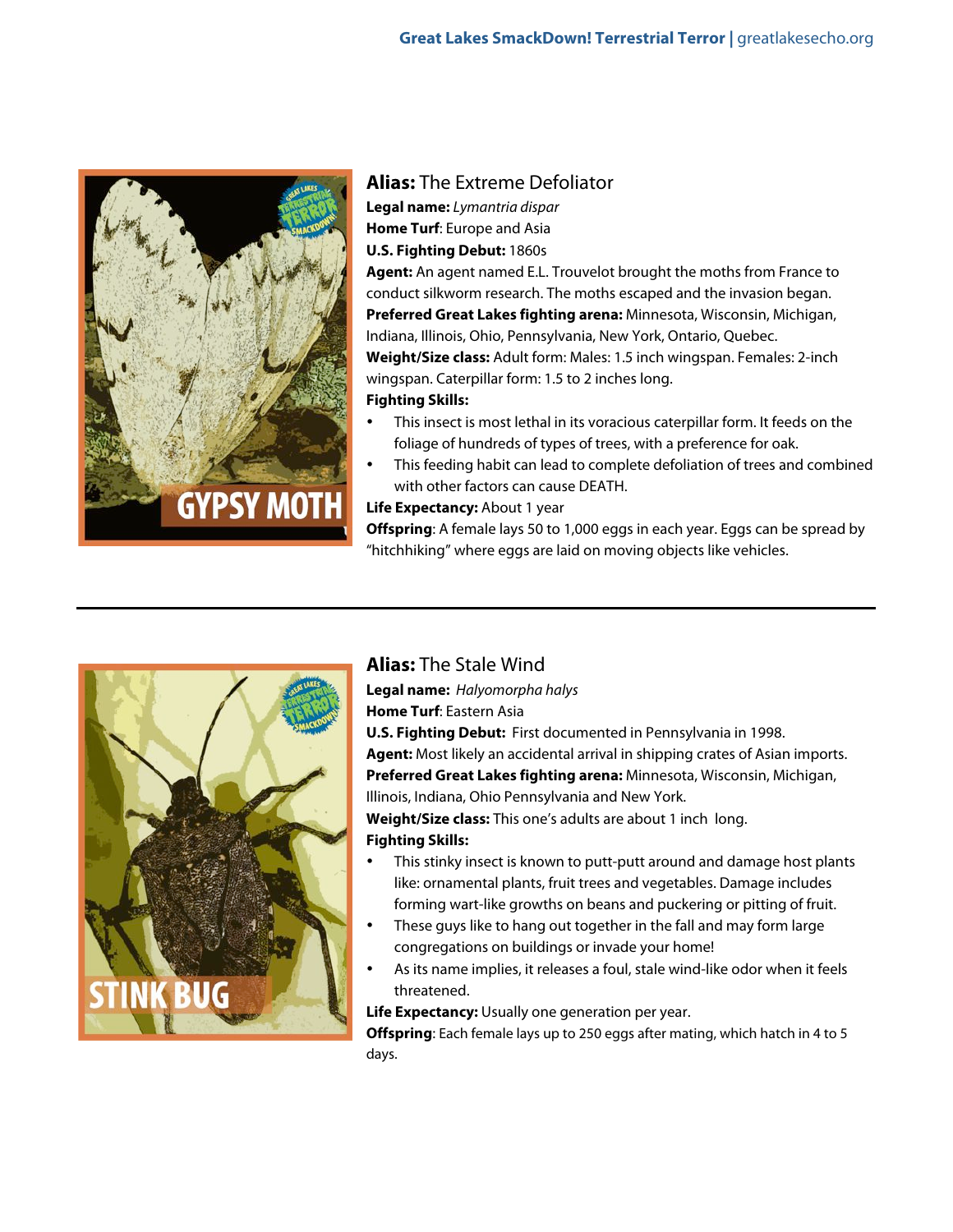

## **Alias:** The Purple Plague

**Legal name:** Lythrum salicaria

**Home Turf:** Eurasia, from Great Britain to Central Russia, and Asia, including Japan, Korea, Southeast Asia, northern India and the northern Himalayan region

**U.S. Fighting Debut:** Early 1800s in the United States; 1869 in Lake Ontario (Great Lakes)

**Agent**: Ballast water and canals. Also spread by wind, mud adhering to wildlife, livestock, vehicle tires, boats and people.

**Preferred Great Lakes fighting arena:** All eight Great Lakes states **Weight/Size class:** Can grow up to 8 feet tall. Forms social cliques of 5 foot-tall plants

**Fighting Skills:**

This tall and striking purple plant uses its beauty as a deadly tool. It entices unsuspecting horticulturists to use it for landscape and bee-keeping projects.

The aggressive and competitive purple loosestrife forms a dense

net that choke out native grasses and flowering plants and destroy habitat for waterfowl and other wildlife at impressive speeds.

• While it prefers the rich, highly organic soils, it can settle anywhere and withstand up to 50 percent shade and shallow flooding.

**Life Expectancy:** The plant dies quickly each fall; decomposing leaves can negatively impact natural wetland function and animal populations that feed on decaying plant matter.

**Offspring:** Flowers 8-10 weeks after spring growth; seeds can mature even if submerged for two to three years.



## **Alias: Colonel Mustard**

**Legal name**: Alliaria petiolata **Home Turf**: Europe **U.S. Fighting Debut:** 1800s

**Agent**: Originally used in the U.S. for food and medical uses.

**Preferred Great Lakes fighting arena**: All Great Lakes states and provinces. **Weight/Size class:** 3 to 4 feet high.

#### **Fighting Skills**:

- Takes advantage of disturbed areas where trees have been removed such as trails and roadsides.
- A rapid sprawler, in some areas in Illinois its recorded spreading up to 120 feet per year.
- One the Colonel decides to put down roots, its committed, and becomes a permanent resident of that plant community.
- Displaces native plants and causes lower plant diversity, while hogging the ground layer of the ecosystem.
- The presence of garlic mustard can change the composition of habitats like growing taller than native plants and butterflies mistaken lay their larvae on.

**Life Expectancy**: Two years.

**Offspring:** One plant produces between 50 and 7,900 seeds. Seeds remain viable in soil for up to 5 years.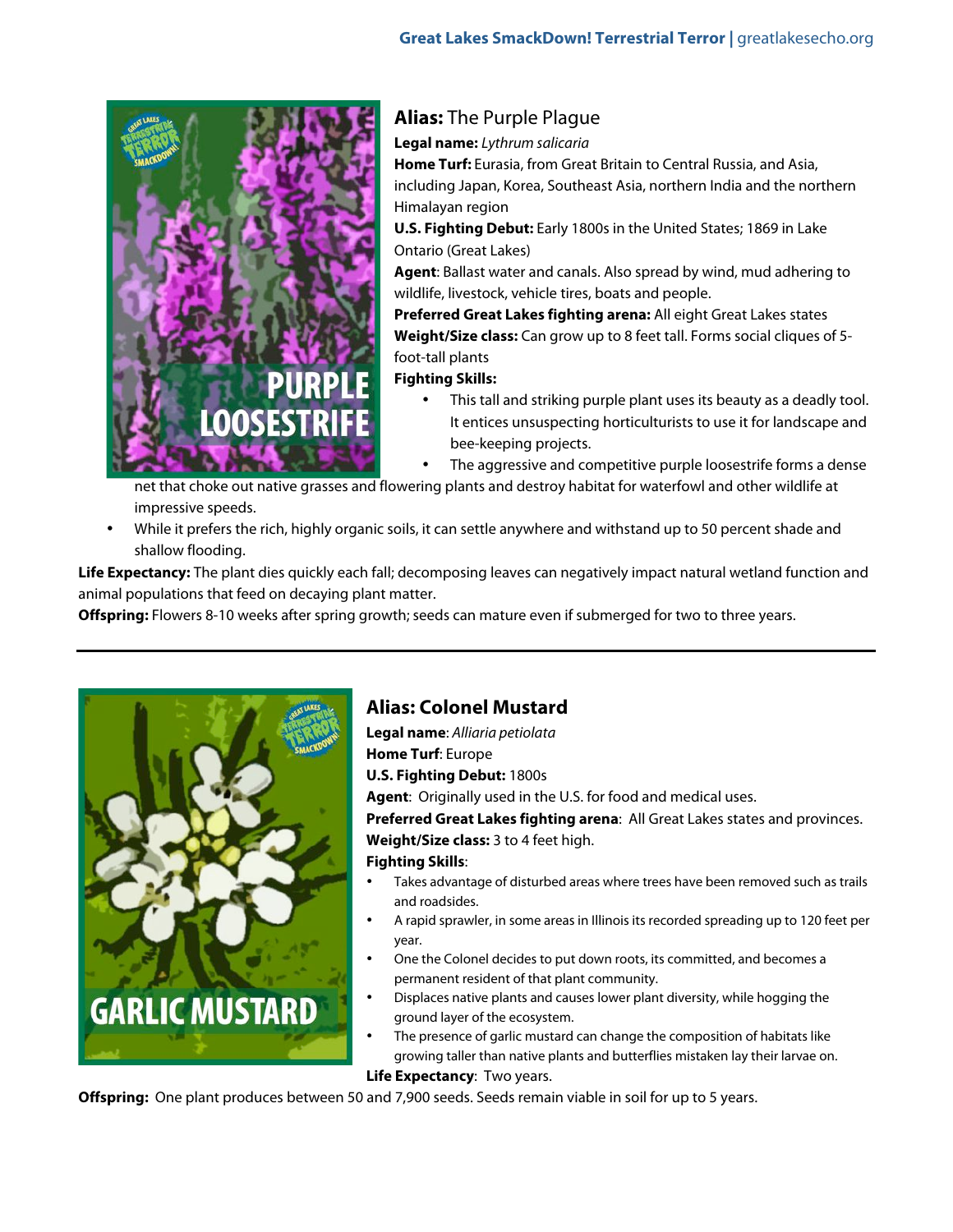

## **Alias:** The Knapster

**Legal name:** Centaurea stoebe **Home Turf**: Europe **U.S. Fighting Debut:** Late 1800s **Agent:** Accidentally either through contaminated seeds or ballast water. **Preferred Great Lakes fighting arena:** All Great Lakes states and provinces. **Weight/Size class:** 3 to 4 feet tall. **Fighting Skills:**

- This plant has a toxic personality because it's phototoxic  $-$  toxic to other plants.
- Don't let this plant get under (or on) your skin because it can cause skin irritation in humans.
- With no sense of personal space, this weed crowds out other plants like those that livestock eat.
- Home is where it sets its roots. This plant takes advantage of various habitats like Great Lakes dunes, road ditches, railroad beds, prairie sites, and oak and pine barrens.
- Knapweed infestations can increase surface run-off and sedimentation in some areas.

**Life Expectancy:** About two years. But seeds in the ground remain capable of germinating for up to 7 years. **Offspring**: An average plant creates 1,000 seeds a year.



## **Alias:** The Bark Butcher

**Legal name:** Cryptococcus fagisuga **Home Turf**: Europe **U.S. Fighting Debut:** Michigan in 2000 and Wisconsin in September 2009 **Agent:** Accidental introduction by an unknown agent. **Preferred Great Lakes fighting arena:** Michigan, Wisconsin and Ontario **Weight/Size class:** 1 mm long

#### **Fighting Skills:**

- The Beech scale isn't a "fun-guy" at all. The invasive critter feeds on tree sap, which paves the way for destructive fungi to invade unsuspecting trees. The resulting condition is referred to as the "Beech Bark Disease," a growing problem in Great Lakes states.
- Dead trees ravished by the disease are a threat to campers. Although necessary, it's difficult and costly to remove infested trees and branches.
- As Beech scales are feeding on tree sap, their legs become stuck to the surface. They spent their last moments tragically trapped by their own gluttony.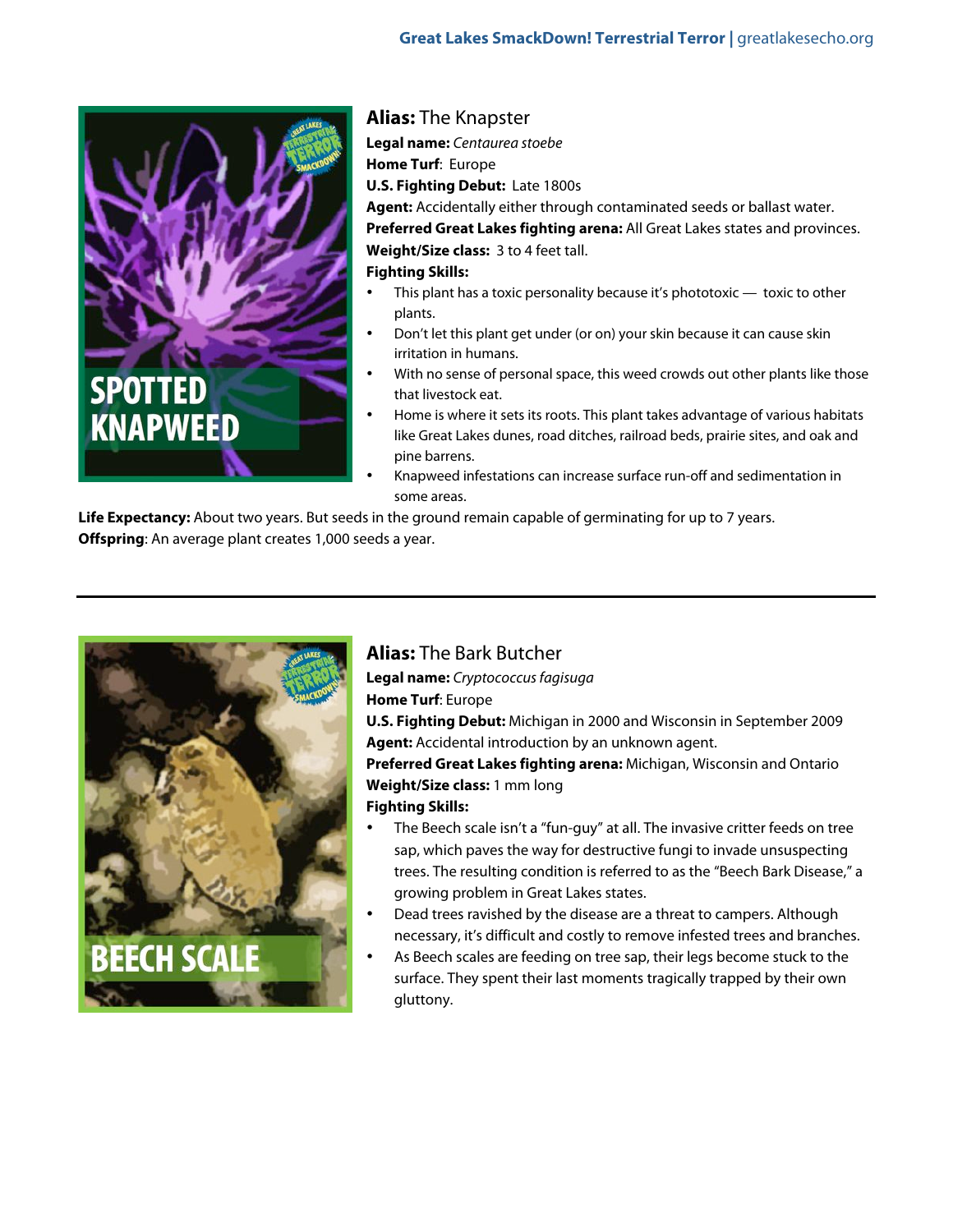

**Alias:** The Beast **Legal name:** Sus scrofa **Home Turf**: Europe and Asia **U.S. Fighting Debut:** 1500s **Agent:** In 1492 Columbus sailed the ocean blue, probably with domestic swine too. They got away or were released, and now Great Lakes folks must deal with "the beast." (Other explorers probably brought some too.) **Preferred Great Lakes fighting arena:** Mostly in Michigan with populations in Ohio, Indiana, New York, Pennsylvania and Wisconsin. **Weight/Size class:** Males: 100-440 lbs. Females: 80-330 lbs.

#### **Fighting Skills:**

- Ever the athletes, these pigs are swift and multi-talented They can run up to 30 miles per hour and are excellent swimmers.
- Well-known as big bullies, these swine eat whatever plant or animals are in their path.
	- These bad boys and girls can give you diseases and parasites like: brucellosis,

balantidiasis, leptospirosis, salmonellosis, toxoplasmosis, trichinosis, trichostrongylosis, sarcoptic mange, tuberculosis, tularemia, anthrax, rabies and the plague – Just to name a few.

• Trampling is a feral swine strong suit. They've been known to damage crops, plant communities, vehicles, turf, soil and even archaeological sites.

**Life Expectancy:** 15 to 25 years.

**Offspring**: Females can start breeding at 6 months of age and can produce 4 litters a year of 4 to 12 piglets.



## **Alias:** The Hulk

**Legal name:** Heracleum mantegazzianum **Home Turf**: Caucasus Mountain region - between the Black and Caspian seas. **U.S. Fighting Debut:** 1917

**Agent:** Introduced as an ornamental plant.

**Preferred Great Lakes fighting arena:** Moist places in Ontario, Quebec, Michigan, New York, Pennsylvania, Illinois

**Weight/Size class:** 15 to 20 feet high with leaves up to 5 feet across and flowers up to 2.5 feet across.

#### **Fighting Skills:**

- This gigantic plant out-competes native plants.
- During winter months, it dies back which can lead to erosion on stream banks where it prefers to grow.
- It's considered a public health concern because its sap can cause severe skin reaction in humans called, "photo-dermatitis" or "photo-sensitivity," where skin blisters in the sunlight. Contact with the eyes can lead to temporary or permanent blindness.
- This big guy is so obnoxious that is listed under the "Federal Noxious List." **Life Expectancy: About two years.**

**Offspring**: Large hogweed colonies can form from a single plant because seeds combined with shoots from its roots create lots of hogweed babies.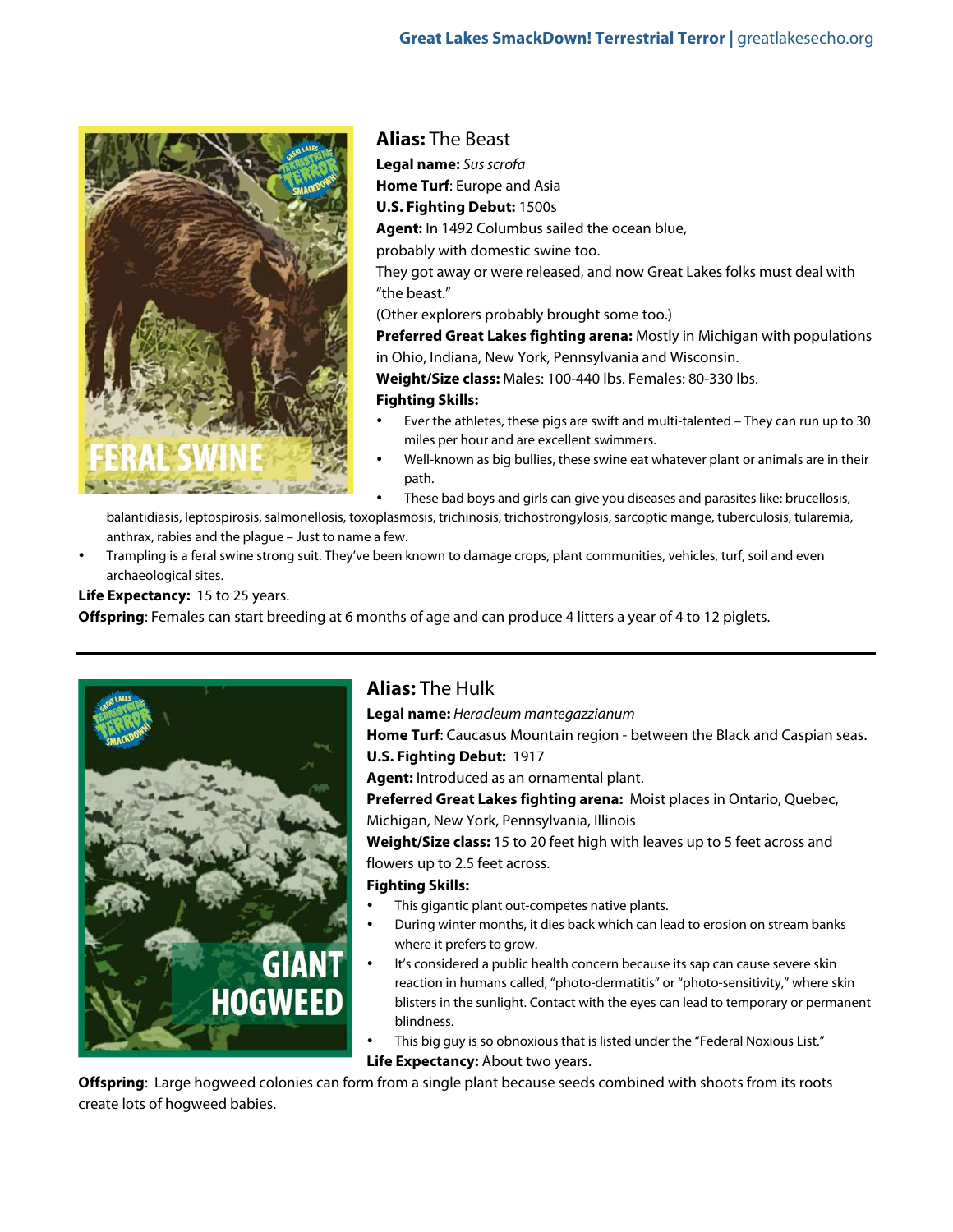

## **Alias:** Spiral of Doom

**Legal name:** Valvata piscinalis

**Home Turf**: Europe, the Caucasus, western Siberia and Central Asia **U.S. Fighting Debut:** Introduced to Lake Ontario at the mouth of the Genesee River in 1897 and spread to Lake Erie, St. Lawrence River, Hudson River and Champlain Lake.

**Agent:** Most likely in packing materials from Europe made of straw and marsh materials. Humans later spread snails by ship through canals.

**Preferred Great Lakes fighting arena:** All the Great Lakes except for the St. Clair River and Lake Huron.

**Weight/Size class:** 7 mm in length

#### **Fighting Skills:**

- This guy might be little and slow, but he's grows rapidly and has an aggressive appetite for algae and organic matter. The snail also reproduces often and quickly.
- Using its keen chemosensory perception, it can detect and shield itself from nearby threats.
- The snail can host evil parasites that spread to other species.

**Life Expectancy:** 13 to 21 months

**Offspring**: Lays 150 eggs two to three times a year



## **Alias:** Oriental Tag Team (Japanese Mystery Snail | Chinese Mystery Snail)

**Legal name:** Cipangopaludina chinensis malleata | Cipangopaludina japonica **Home Turf**: Southeast Asia to Japan and eastern Russia | Japan, Taiwan, and Korea

**U.S. Fighting Debut:** From 1931 to 1942 in the Great Lakes via the Niagara River, which flows into Lake Ontario. | Lake Erie in the 1940s.

**Agent:** Likely released from an aquarium into the Niagara River | Deliberately released to the Great Lakes; intentionally stocked as food for the channel catfish

**Preferred Great Lakes fighting arena:** Lake Erie, Lake Ontario and Lake Michigan, Michigan, Indiana, Ohio, Wisconsin and New York. | Lake Michigan, Lake Erie, Wisconsin

**Weight/Size class:** Can reach 65 mm | Can reach 50 mm; up to 65 mm in Lake Erie

#### **Fighting Skills:**

- The Chinese mystery snail is more widespread, but the Japanese mystery snail is more of a nuisance. They might not stand a chance alone, but together, they are the ultimate water cloggers.
- The Japanese mystery snails are a scourge to Lake Erie fisherman, who have caught up to two tons in one haul in the past.
- The sludge-eaters often clog filter screens of water intake, another nuisance to fisherman.
- The snails threaten native gastropods and serve as vectors for the transmission of parasites and disease. The Japanese snail is a host to Angiostrongylus cantonensis larvae in Taiwan, a species associated with eosinophilic meningitis.

Life Expectancy: Females: 5 years, Males: 3 years | Females: 8 years

**Offspring**: 70 to 100 in a lifetime | 10 to 120 young